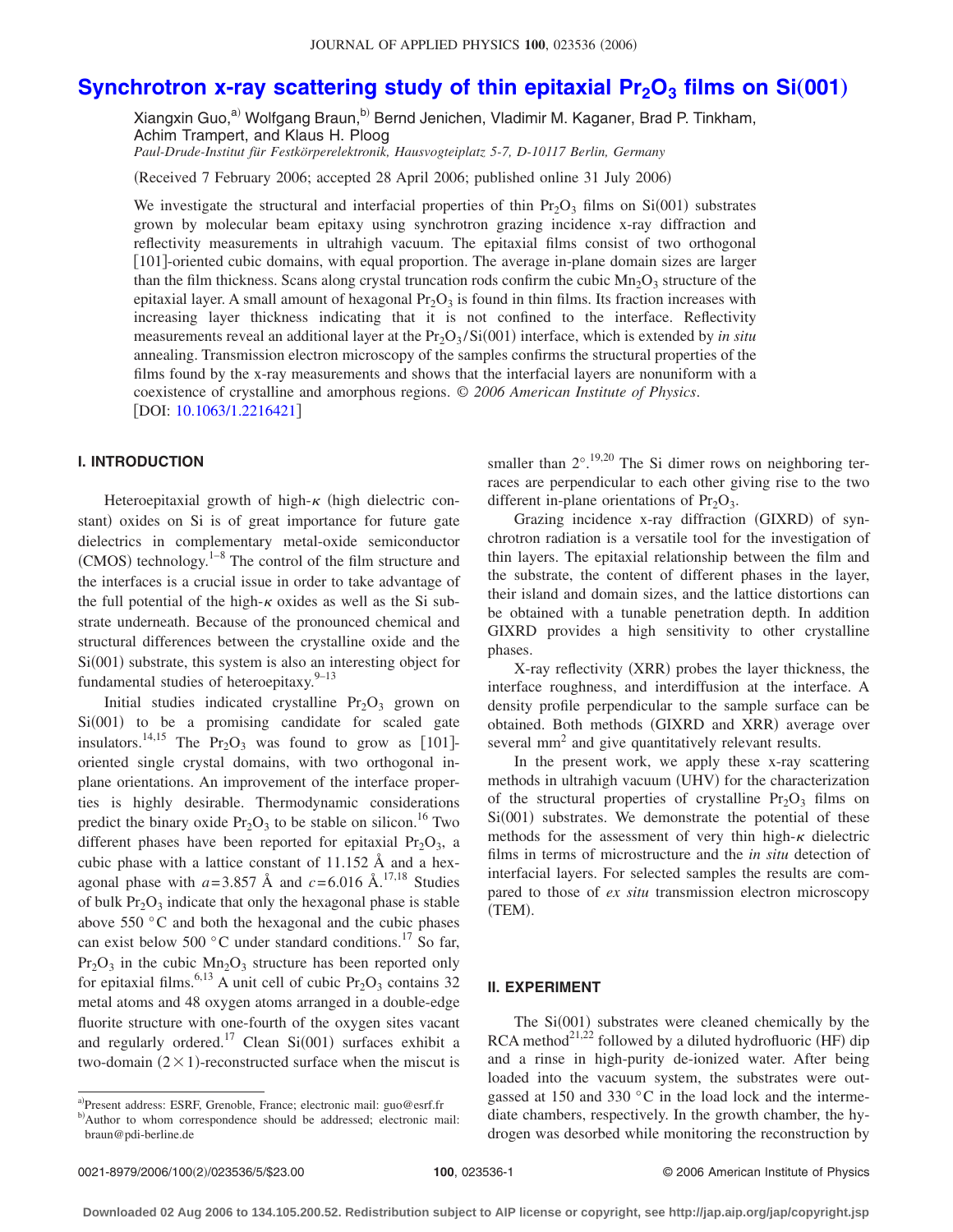

FIG. 1. In-plane GIXRD scan along Si [110] for a 14 nm thick  $Pr_2O_3$  film grown at 600 °C. All substrate and oxide reflections are indexed in terms of their bulk lattices. The two kinds of domains of cubic  $Pr_2O_3$  are labeled A and B. The directions  $[010]$  of domain A and  $[10\bar{1}]$  of domain B are parallel to the Si[110] direction. Some weak reflections are due to hexagonal  $Pr_2O_3$ .

reflection high-energy electron diffraction (RHEED). A twodomain  $(2 \times 1)$ -reconstructed Si surface was observed after hydrogen desorption.

Thin  $Pr_2O_3$  films were grown on on-axis  $Si(001)$  substrates by electron beam evaporation of sintered ceramic  $Pr_2O_3$  source targets under RHEED control in a multichamber UHV system. The growth temperature measured by a thermocouple near the backside of the sample was  $600^{\circ}$ C, and the growth rate was  $3 \text{ Å/min}$ . During deposition, the UHV pressure was  $2 \times 10^{-9}$  mbar measured by an ion gauge near the substrate. Quadrupole mass spectrometry indicated both 16 and 32 mass peaks from oxygen in the growth chamber as the target material was partly dissociated.

After growth, the samples were transferred via an UHV shuttle from the growth molecular beam epitaxy (MBE) system to the measurement chamber mounted on a six-circle x-ray diffractometer. $^{23}$  The x-ray measurements were performed at the wiggler beam line U125/2 KMC at the storage ring BESSY (Berlin, Germany) using a double crystal  $Si(111)$  monochromator. An x-ray wavelength of 1.224 Å was used in the experiment. The acceptance angle of the detector was 0.1° both parallel and perpendicular to the surface.

After the measurements the films were capped with Al at about 100 °C in order to prevent reactions with air. The films were taken out of UHV and investigated by TEM and conventional high-resolution x-ray diffraction (HRXRD). Electrical measurements were performed as described in Ref. 24.

#### **III. RESULTS AND DISCUSSION**

#### **A. In-plane GIXRD scans**

Figure 1 shows a wide-range in-plane GIXRD  $(\omega$ -2 $\Theta)$ scan of a thin  $Pr_2O_3$  film on Si(0 0 1). This scan is performed along the  $Si[110]$  direction. The film thickness is about 14 nm, measured by x-ray reflectivity in the same UHV chamber. All the substrate and oxide reflections are indexed in terms of their bulk lattices.

The film consists of two types of domains (A and B) in the cubic  $Mn_2O_3$  structure with two orthogonal in-plane orientations. The directions [0 1 0] of domain A and [1 0 1] of domain B are parallel to Si  $[1 1 0]$ . Both domains have the

 $(1\ 0\ 1)$  plane parallel to the Si $(0\ 0\ 1)$  surface, which is consistent with the results of conventional  $\omega$ -2 $\Theta$  XRD scans. The in-plane lattice parameters of both domains can be calculated from the Pr<sub>2</sub>O<sub>3</sub> 020<sub>A</sub>, 040<sub>A</sub>, 080<sub>A</sub>, 0100<sub>A</sub>, 0120<sub>A</sub>, 40  $\bar{4}_B$ , and 80  $\bar{8}_B$  reflections taking the Si reflections as a reference. The resulting lattice constants are 11.04 Å along the  $\begin{bmatrix} 0 & 1 & 0 \end{bmatrix}$  direction of domain A and 7.81 Å along the [1 0 1] direction of domain B. Compared to the lattice constant of bulk  $Pr_2O_3$  (Ref. 17) the measured in-plane lattice parameters deviate less than 1%. We measured a perpendicular scan along the Si  $Si[1\ \overline{1}\ 0]$  direction as well. The resulting curve exactly coincides with that of the scan along  $Si [1 1 0]$ . This means that the two domains grow in an equal proportion and have the same in-plane lattice constants. Rocking scans for the observed in-plane reflections reveal a typical in-plane mosaic spread of 1.5°.

Several weak reflections observed in the film can be assigned to the hexagonal phase of  $Pr_2O_3$ . This hexagonal Pr<sub>2</sub>O<sub>3</sub> is not observed during growth by *in situ* RHEED. As confirmed by x-ray measurements with different penetration depths, some fraction of the hexagonal phase exists throughout the entire film thickness of 14 nm. Comparing with other samples we find that the quantity of hexagonal  $Pr_2O_3$  depends on the film thickness. For films thicker than 18 nm, the hexagonal reflection intensities become much stronger. Probably some hexagonal  $Pr_2O_3$  grains already nucleate at the  $Pr<sub>2</sub>O<sub>3</sub>/Si$  interface and their amount grows with increasing layer thickness. The cubic phase of  $Pr_2O_3$  is stabilized by the square surface symmetry of the substrate during the very first phase of the epitaxial growth. $^{24}$ 

In Fig. 1, several diffraction orders of the two cubic domains are present. These reflections allow us to estimate the average domain sizes together with the strain in the domains from Williamson-Hall (WH) plots. $26-29$  The peaks in the  $\omega$ /2 $\Theta$  scans are fitted well by Gaussian functions. They are broadened by the finite size of the diffracting domains as well as by inhomogeneous deformations inside the domains. The integrated width of the physically broadened profile  $\beta_f$ of the sample consists of the size and strain components  $\beta_s$ and  $\beta_D$ . The size component  $\beta_s$  does not depend on the diffraction angle. The strain component  $\beta_D$  increases linearly with the order of the reflection. For Gaussian peak profiles one assumes 28

$$
(\beta_f^*)^2 = (\beta_S^*)^2 + (\beta_D^*)^2 = (\beta_S^*)^2 + (2ed^*)^2,\tag{1}
$$

where

$$
e = \beta_D^* / 2d^* = \Delta d/d \tag{2}
$$

is the strain variation within the domains,  $|d^*|=1/d$  $= 2 \sin(\theta)/\lambda$  is the absolute value of the reciprocal lattice vector  $\beta_f^* = \beta_f \cos(\theta) / \lambda$ ,  $\theta$  is the Bragg angle, and  $\lambda$  is the wavelength. The width of the physically broadened profile  $\beta_f$ can be obtained from

$$
(\beta_f)^2 = (\beta_h)^2 - (\beta_g)^2,\tag{3}
$$

where  $\beta_h$  is the integral width of the measured curve calculated as the integrated intensity divided by the peak intensity of the corresponding maximum. The values of  $\beta_h$  are in the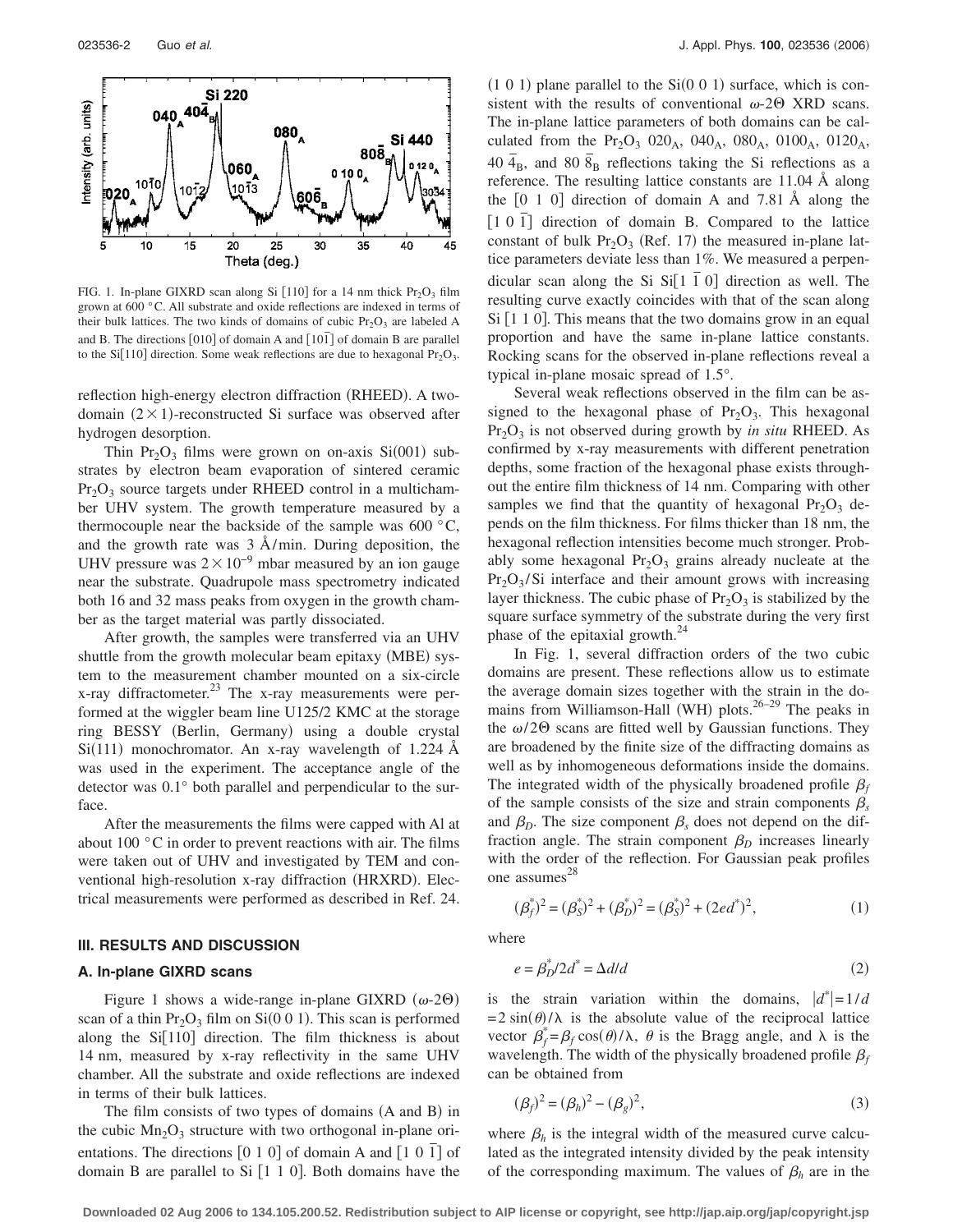

FIG. 2. Williamson-Hall plot in reciprocal lattice representation for the Gaussian line profiles.  $|d^*| = 1/d = 2 \sin(\theta)/\lambda$  is the length of the reciprocal lattice vector and  $\beta_f^* = \beta_f \cos(\theta) / \lambda$ , where  $\beta_f$  is the integral width of the physically broadened profile,  $\theta$  is the Bragg, angle, and  $\lambda$  is the wavelength.

range of 0.4°–0.9°.  $\beta_g$  is the width of the apparatus function, which is approximated by a Gaussian of 0.1° integral width.<sup>29</sup> The WH plots, i.e.,  $(\beta_f^*)^2$  over  $(d^*)^2$ , for both types of domains are shown in Fig.  $2$ .

The intersection with the ordinate leads to  $\beta_s^*$ , which gives the lateral domain size

$$
l = 1/\beta_S^*.\tag{4}
$$

We obtain 22 nm for domain A and 19 nm for domain B along the  $Si[110]$  direction. The strain variations within the domains *e* obtained from the slope of the WH plot are 0.35% for domain A and 0.34% for domain B.

#### **B. Out-of-plane scans along crystal truncation rods**

Figures  $3(a)$  and  $3(b)$  present out-of-plane scans along the  $080_A$  and  $808_B$  rods for domains A and B, respectively. From the peak positions of different order reflections, the out-of-plane lattice constant can be calculated. The resulting value along the  $\left|1\ 0\ 1\right|$  direction is close to 8.03 Å for both domains. Compared to the lattice constant of bulk  $Pr<sub>2</sub>O<sub>3</sub>$ , both domains are expanded by about  $0.3\%$  along.  $[1\ 0\ 1]$ Comparing Fig.  $3(a)$  with  $3(b)$ , we note that the forbidden reflections 9 0  $\overline{7}_B$  and 11 0  $\overline{5}_B$  (i.e., 8+*L* 0  $\overline{8}$ +*L* reflections with  $L=1$  and 3) are indeed absent in the scan along the  $80 \bar{8}_B$  rod. This confirms that the domains grow in the cubic  $Mn<sub>2</sub>O<sub>3</sub>$  structure.

Out-of-plane  $\omega/2\Theta$  scans in conventional highresolution x-ray diffraction confirm that the lattice expansion is below  $1\%$  in the direction perpendicular to the interface.<sup>30</sup>

#### **C. Reflectivity**

Reflectivity measurements as well as the GIXRD measurements were carried out in UHV before and after annealing the samples. The annealing took place at  $700\degree$ C for 10 min in the UHV measurement chamber. In-plane GIXRD shows no obvious change of the film structure after annealing. However, the reflectivity data show a significant change of the interference fringes. As shown in Fig. 4, the oscillations notably vary in the range of incidence angles larger



FIG. 3. GIXRD scans along the crystal truncation rods of (a)  $080_A$  and (b)  $80\bar{8}$ <sub>B</sub> both terminating on the same in-plane direction. In the latter case, the forbidden reflections 90  $\overline{7}_B$  and 11 0  $\overline{5}_B$  (i.e.,  $8+L$  0  $\overline{8}+L$  reflections with  $L=1$  and 3) are absent. This confirms the cubic  $Mn_2O_3$  structure of the layer.

than 1°. In the figure, the open circles represent the measured data points and the solid lines are fits using a modified Parratt algorithm.<sup>31–33</sup> The inset shows the density profiles obtained from the simulations. The layer parameters resulting from the fits to the experimental data are listed in Table I.

For the as-grown sample, a good fit to the experimental data is obtained by introducing a 1.7 nm thick interfacial



FIG. 4. Reflectivity data for a  $Pr_2O_3/Si$  layer as grown and after annealing at 700 °C for 10 min in the UHV measurement chamber. The open circles represent the measured data points and the solid lines are fits to the experimental data. Density profiles for the simulations are displayed in the inset. The full line shows the profile for the as-grown sample and the dashed line corresponds to the profile of the annealed sample. The layer parameters resulting from the fits to the experimental data are listed in Table I.

**Downloaded 02 Aug 2006 to 134.105.200.52. Redistribution subject to AIP license or copyright, see http://jap.aip.org/jap/copyright.jsp**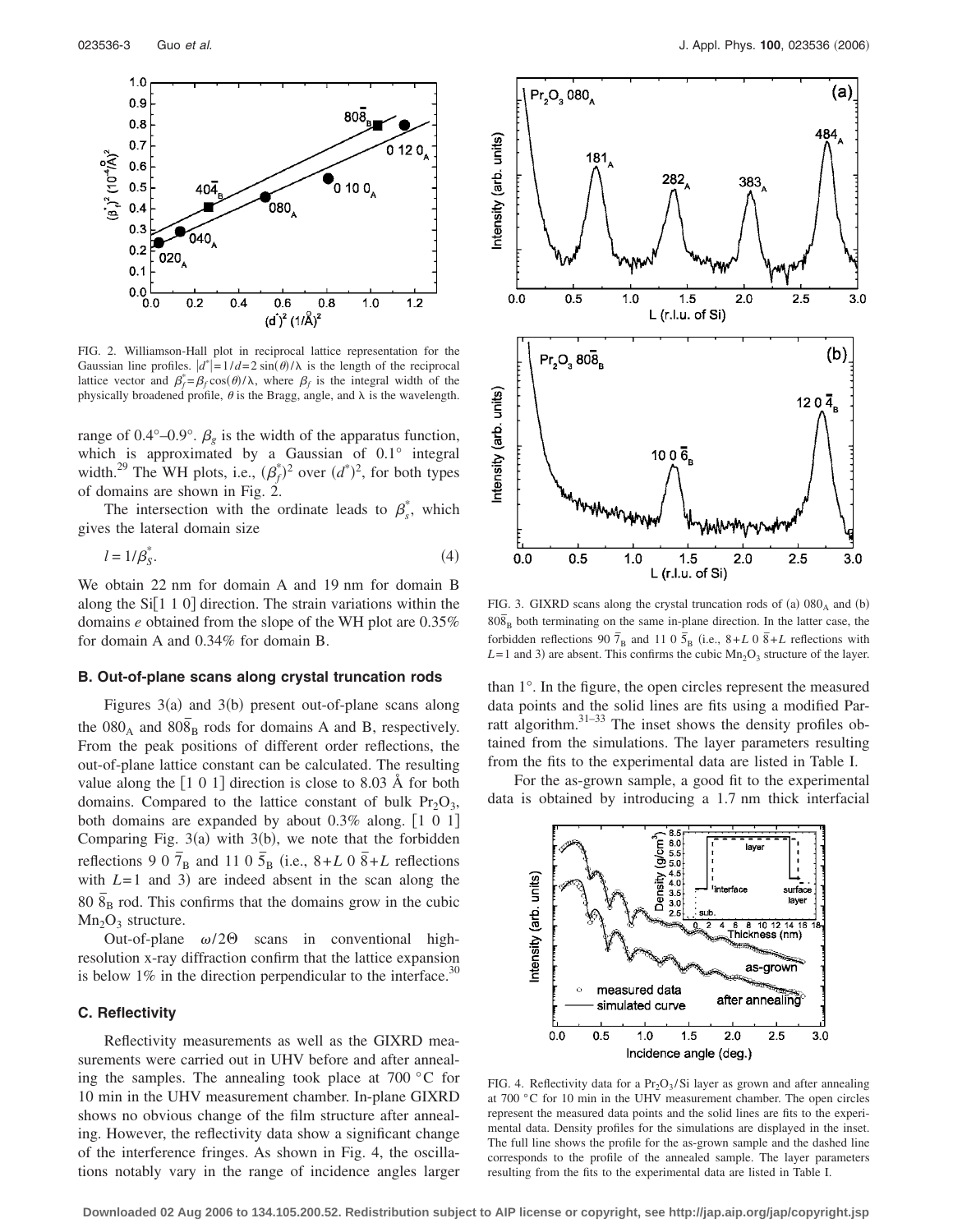TABLE I. Layer parameters resulting from the fit to the measured data for the as-grown and the annealed sample.

| Layer          | Layer<br>description | Density<br>$(g/cm^3)$<br>as grown/<br>annealed | Thickness (nm)<br>as grown/<br>annealed | Roughness (nm)<br>as grown/<br>annealed |
|----------------|----------------------|------------------------------------------------|-----------------------------------------|-----------------------------------------|
|                | $Si-O-Pr$            | 3.76/3.74                                      | 1.7/2.6                                 | 0.3/0.3                                 |
| $\overline{c}$ | $Pr_2O_3$            | 6.35/6.23                                      | 12.3/12.8                               | 0.7/0.7                                 |
| 3              | Surface $Pr_2O_3$    | 4.27/4.04                                      | 1.5/1.7                                 | 0.9/1.0                                 |

layer between the Si substrate and the  $Pr_2O_3$  film and a 1.5 nm thick surface  $Pr_2O_3$  layer with a reduced density (see Table I, and inset in Fig. 4, full line). The resulting  $Pr_2O_3$ film thickness is 12.3 nm. The interfacial layer has a density in between Si and cubic  $Pr<sub>2</sub>O<sub>3</sub>$ . Presumably, it is an amorphous interface layer as reported in Ref. 34. Since the sample stays in UHV all the time, the density deviation near the surface of the  $Pr_2O_3$  layer should be attributed to a change of surface roughness. A rough interface and a rough upper surface from the faceting of individual domains were indeed observed by scanning TEM in crystalline  $Gd_2O_3$  films grown on a  $Si(001)$  substrate.<sup>3</sup>

For the characterization of the sample after annealing, the experimental data are fitted using the same method as for the as-grown sample. The fit yields a 2.6 nm thick interfacial layer, a 12.8 nm thick film, and a 1.7 nm thick surface  $Pr_2O_3$ layer (see Table I, and inset in Fig. 4, dashed line). The interfacial layer is obviously extended by the annealing. While the thicknesses of the other layers also increase after annealing, their densities decrease. An expected grading between the substrate and the interface layer is introduced as a roughness. $^{32}$  The thickness of this grading is 1.3 nm before annealing and increases to 1.4 nm after annealing. According to the previous work, $25$  a pronounced Si segregation occurs during growth at 600 °C, as well as a Si diffusion from the substrate into the film during postdeposition annealing. This Si diffusion has the effect to bring more Si atoms to the interface and drive more Si from the interface to the film, which is most probably responsible for the variations of the layer properties of the annealed sample. There is a relatively large decrease of the density of the upper surface  $Pr_2O_3$  layer together with an increase of the thickness. Possible contributions to this decrease of density may come from the Si diffusion and a possible roughening of the surface.

### **D. Results of the** *ex situ* **investigations**

After growth and thermal treatment, the films were capped with Al layers, the samples were taken out of UHV, and some of them were investigated by TEM and HRXRD. HRXRD measurements show diffraction peaks from the cubic phase<sup>17</sup> of the Pr<sub>2</sub>O<sub>3</sub> layer. The measured position of the  $Pr<sub>2</sub>O<sub>3</sub>$  (1 0 1) peak with respect to the Si (0 0 4) substrate reflection allows to conclude that the tetragonal deformation of the film is less than  $1\%$ . As shown in Fig. 5(a) by TEM, the film is continuous and uniform on the microscopic scale. The upper surface of the  $Pr_2O_3$  is rather rough. The electron diffraction pattern of the area in the bright square in Fig.  $5(a)$ 



FIG. 5. (a) Cross-sectional TEM image of  $Pr_2O_3$  film capped with Al after a 10 min *in situ* anneal at 700 °C. The film is continuous and uniform. The bright square indicates the area selected for (b) electron diffraction and (c) high-resolution TEM measurements. The diffraction pattern confirms two orthogonal domains with  $Pr_2O_3(101)$ ||Si $(001)$  and  $Pr_2O_3[010]$  or  $\lceil 101 \rceil$ Si $\lceil 110 \rceil$  Hexagonal Pr<sub>2</sub>O<sub>3</sub> is here below the detection limit. The highresolution image is obtained with the electron beam parallel to the Si<sup>[110]</sup> direction. It shows a rough Si substrate surface and a nonuniform interfacial layer with a mixture of crystalline and amorphous regions.